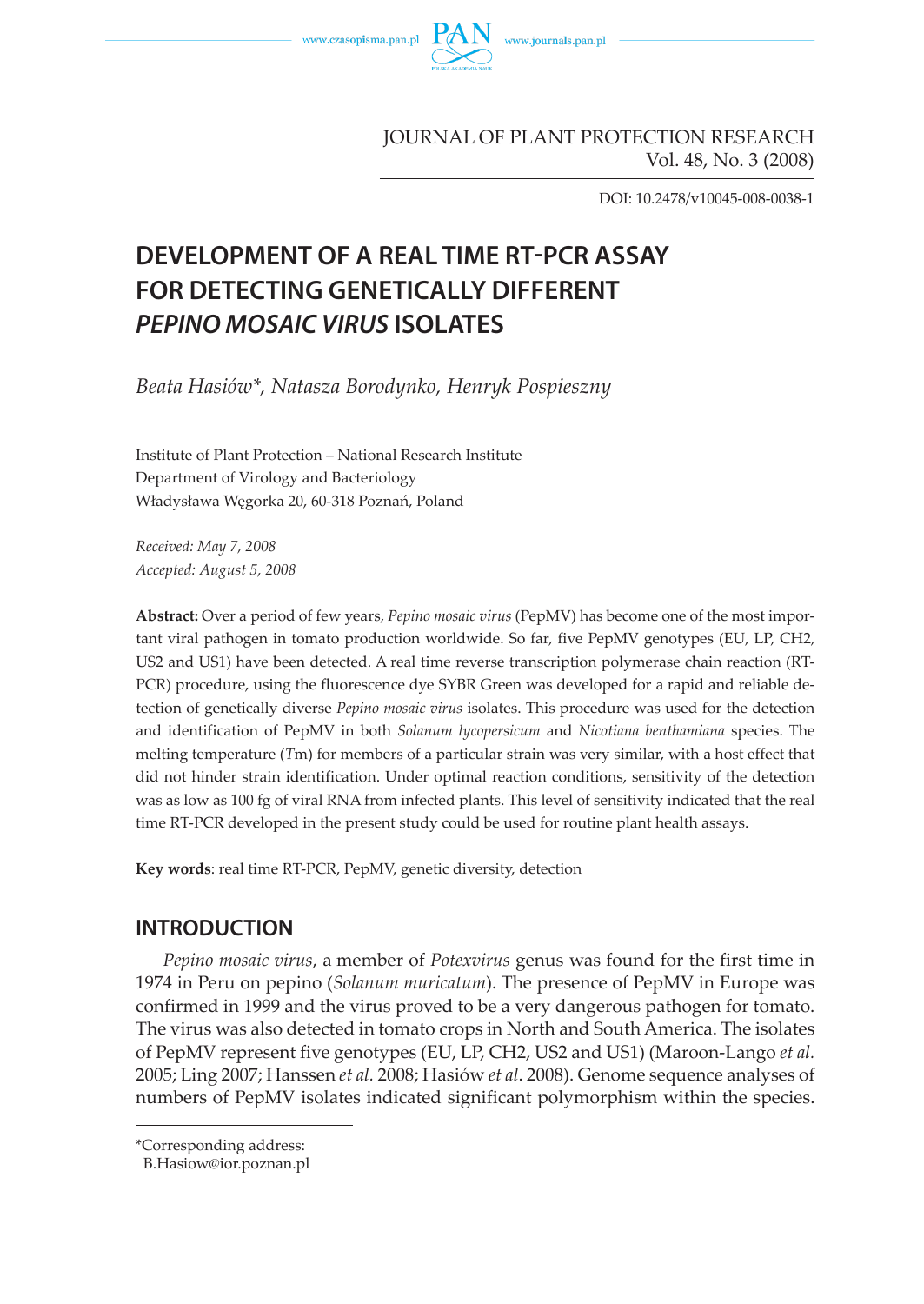In Poland, we have collected from different regions of the country several isolates of PepMV which differ in phenotypic and genetic properties. Phylogenetic analysis, based on two parts of the genomes: triple gene block (TGB) and coat protein gene (CP), revealed that Polish isolates belonged to two genotypes: EU (for example Pep-MV-SW) and Ch2 (for example PepMV-PK and PepMV-Pa) (Pospieszny *et al.* 2007; Pospieszny *et al.* 2008; Hasiów *et al.* 2008). The isolates induced different symptoms on tomato plants, from mild mosaic (PepMV-PK) to severe necrosis and plant death (PepMV-Pa). The virus spreads very fast by mechanical transmission. Diagnosis of PepMV based on disease symptoms is not reliable because not all PepMV infected plants show symptoms. Until now, a set of primers which amplified different regions of PepMV genomes have been designed for standard reverse transcription polymerase chain reaction (RT-PCR) (Pagen *et al.* 2006). Using the primer set Pagan *et al.* (2006) we were not always able to obtain positive results for all genotypes identified to data. In addition, there is a need for rapid and sensitive method for the detection of PepMV in tomato seeds as PepMV is believe to be a seed-borne pathogen.

In this report we present a real time RT-PCR assay which enables the discrimination and detection of genetically diverse PepMV isolates.

### **MATERIALS AND METHODS**

#### **Virus sources and plant material**

*Nicotiana benthamiana* and tomato (*Solanum lycoperiscum*) plants were grown in a growth chamber (21°C, 16 h photoperiod) prior to inoculation. The primary sources of inoculum were PepMV-infected tomato plants collected in Poland (two genotypes; PepMV-SW as European and PepMV-PK/Pa as Ch2). Tomato and tobacco plants were mechanically inoculated with each isolate for propagation. Young tomato leaves showing severe symptoms were ground in 0.05 M phosphate buffer pH 7.0 and the extract was mechanically inoculated onto carborundum dusted leaves of the test plants. Inoculated plants were maintained in the greenhouse and monitored for symptom development. The same volume of inoculum was used on each plant. Young leaf tissue was then selected for real time assays because it is a good source of RNA. The presence of PepMV in the original host or in experimental test plants was checked by double antibody sandwich enzyme-linked immunosorbent assay (DAS-ELISA) using commercial polyclonal antiserum (DSMZ, Braunschweig, Germany) according to manufacturer's instructions.

#### **Total plant RNA sample preparation**

Total plant RNA was extracted from a sample of 50–100 mg leaf tissue using the RNAeasy Kit (Qiagen). The concentration was determined both in spectrophotometer and using agarose gel electrophoresis.

#### **Primers' design**

Due to the existence of genetic diversity in PepMV population it is even more critical to select an appropriate genome sequence region to design primers that would produce reliable results of RT-PCR for all virus isolates. The most important requirement was to select sequences that were conserved among all identified isolates. Analysis of multiple sequence alignment using Clustal W of the 13 available PepMV isolates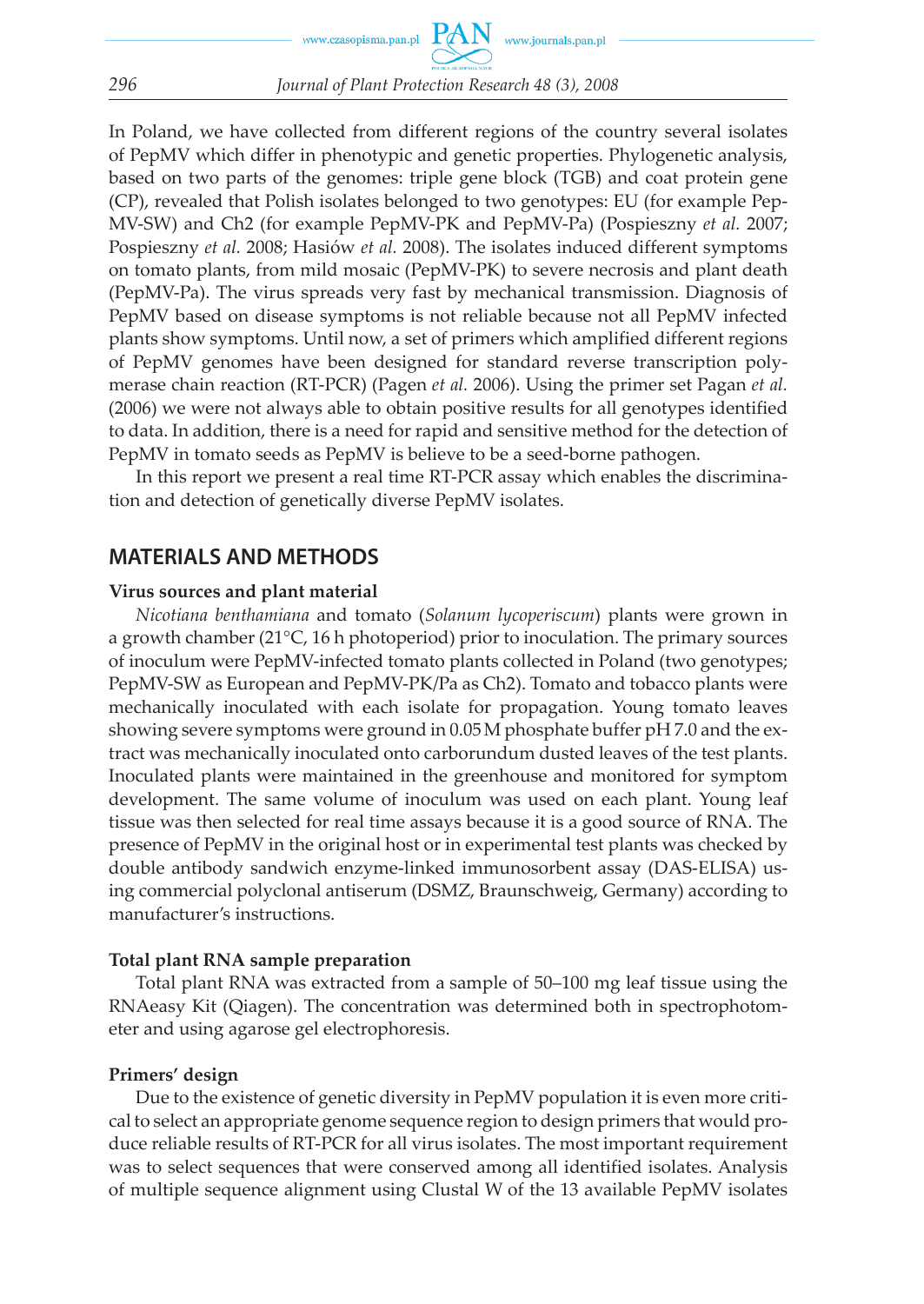showed a region in coat protein gene suitable for primers' design. The primers F5 5'G ACTTCTCAAATCCTAATACAGC 3' and R5R 5'CACATCAGCATAAGCACGAGC 3' were designed using Oligo Analyzer (http://www.uku.fi/~kuulasma/OligoSoftware) for amplification of 166 bp fragment of coat protein gene.

#### **Quantification**

In order to evaluate the sensitivity of real time RT-PCR system for PepMV detection, a series of 10-fold dilutions of total plant RNA was prepared ranging from  $100 \text{ ng/µl}$  to  $100 \text{ fg/µl}$ . To generate a standard curve, three replicates of each concentration were amplified. In each plate, a dilution series of the RNA standard for the respective virus was run along with the negative samples for a corresponding virus. Each sample had 2–3 replicates and all reactions were repeated 3 times independently to ensure the reproducibility of the results.

The amplification cycle at which the emission intensity of the amplification product rises above an arbitrary threshold level  $(C<sub>r</sub>$  cycle) is inversely proportional to the logarithm of the initial number of target sequences (Higuchi *et al.* 1993).

Standard curves based on threshold value  $(C<sub>r</sub>)$  for dilution series of the RNAs were constructed. Quantification of PepMV in the plant samples was performed comparing  $C_r$  values of each sample to the  $C_r$  values of the standard regression line.

#### **RT-PCR**

Total RNA was isolated from leaves material and purified with phenol-chloroform. RNA was dissolved in 40  $\mu$ l of sterile water and 1  $\mu$ l of solution was used for cDNA synthesis. Reverse transcription (RT) was performed in the presence of oligod $T_{22}$  primer and M-MuLV RT (Fermentas) according to manufacturer's instructions. cDNA fragments compassing a part of CP gene was further amplified by polymerase chain reaction (PCR), using Taq DNA polymerase (Fermentas) and F5 and R5R primers. The PCR mixtures contained 2  $\mu$ l template cDNA, 1  $\mu$ l (in 10  $\mu$ M stock) of each amplification primer, 10 mM each dNTP, 1U *Taq* DNA polymerase (Fermentas) 1.5 mM  $\mathrm{MgCl}_{2'}$  50 mM KCl,10 mM Tris-HCl pH 8.3 in a total volume of 50 $\mu$ l. The amplification was for 30 cycles each consisting of 30 s at 94°C, 30 s at 47°C and 20 s at 72°C and followed by a final extension step for 5 min at 72°C. RT-PCR products were examined by electrophoresis in 1% agarose gel.

#### **Real Time RT-PCR**

Real time RT-PCR was evaluated with total plant RNA as described above using QRT-PCR Master Mix SYBR Green (Stratagene) following vendor's instructions. For each 25  $\mu$ l reaction, 1  $\mu$ l of each primer (in 10  $\mu$ M stock) and 1  $\mu$ l of a template were added to 12,5  $\mu$ l of Master Mix, 1  $\mu$ l of enzyme mix. The thermal cycling process and fluorescence signal detection were carried out with the Mx3005P real-time PCR system (Stratagene). The cycling parameters were: reverse transcription for 30 min at 50°C, denaturation for 10 min at 95, followed by 35 cycles of 10 s denaturation at 95°C, 30 s for annealing at 64°C and 30 s at 72°C for extension. The melting curves were generated at 70°C by 30 s. As negative samples we used both healthy plants and samples without RNA.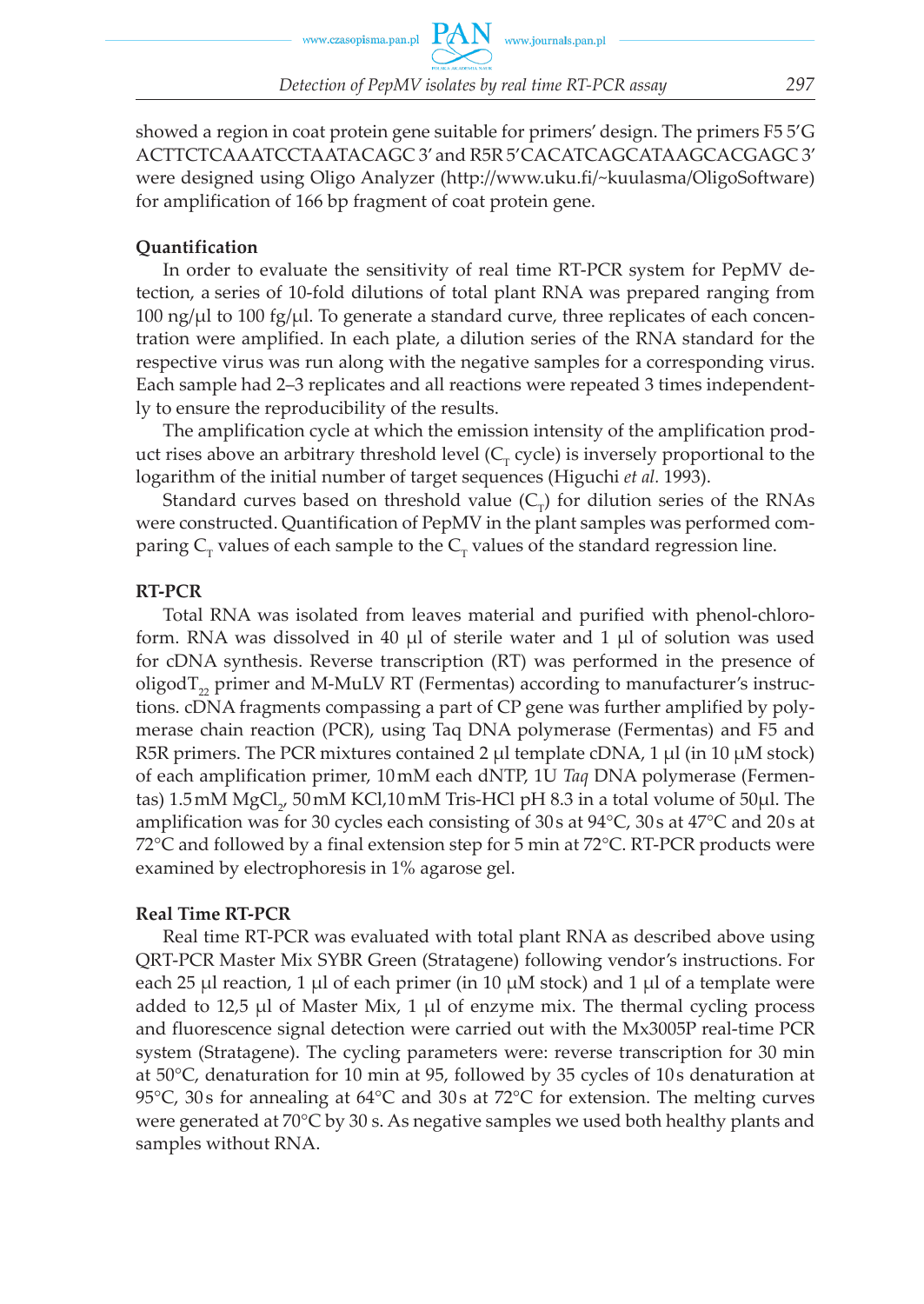### **RESULTS AND DISSCUSION**

Real time RT-PCR is an accurate and sensitive method, able to detect a wide range of field isolates. It also eliminates post-PCR processing of PCR products (which is necessary in conventional PCR). This helps to increase the throughput, reduces the chance of carryover contamination and disables post-PCR processing as a potential source of error. The real-time PCR system is based on the detection and quantitation of a fluorescent dye.

The analytical sensitivity of SYBR Green RT-PCR was determined by using a serial dilution of PepMV-SW and PepMV-PK RNAs as a template for amplification. The number of RNA copy was calculated using the concentration value and Avogadro's constant. The serial dilution of the RNAs showed the expected single amplicons. The predicted RT-PCR product (length 166 bp) was confirmed by both the melting curve and agarose gel electrophoresis (Fig. 1). Non-specific products or primer-dimers were observed in our experiments (Fig. 2a, 2b). A linear relationships between the input RNA and the  $C<sub>r</sub>$  values with regression coefficient (r2) about 0,99 were obtained for both genotypes (Fig. 3). We were able to detect about 100 fg of viral RNA for both genotypes both in *S. lycopersicum* and *N. benthamiana* which is equal to 2,71x103 copies of RNA.



Fig. 1. Electrophoresis mobility of RT-PCR products M-marker HyperLadder IV (Bioline) C-negative control (sample without cDNA) 1-PepMV-PK 2-PepMV-SW

A real time RT-PCR assay for diagnosis of PepMV infection has many advantages over conventional methods such as biological indexing on *S. lycopersicum* plants, ELI-SA or conventional RT-PCR. The virus infectivity test is time consuming and may take even 3–4 weeks to complete. However, for a tomato seed sample within an extremely low viral contamination ELISA may not be sensitive enough. Although a sensitive, molecular method for PepMV detection based on conventional RT-PCR has been developed (Pagan *et al.* 2006) the primers developed in those studies are no longer able to reliably detect recently emerging genetically diverse isolates such as US1, Ch2 and Ch1 types. In addition, the occurrence of recombination between the EU and Ch2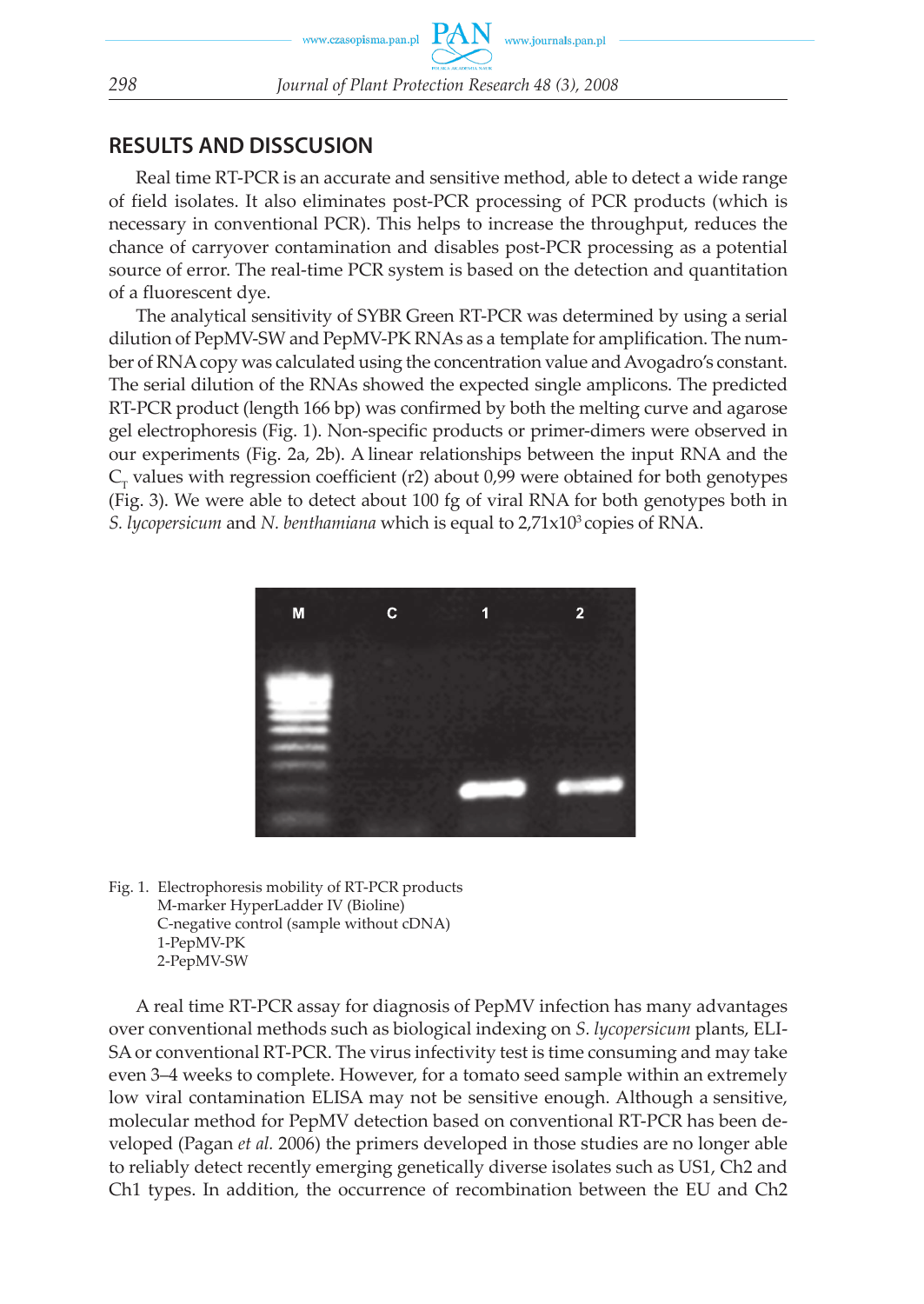PAN www.czasopisma.pan.pl www.journals.pan.pl *Detection of PepMV isolates by real time RT-PCR assay 299*



Fig. 2. Dissociation curves for amplicons obtained in real time RT-PCR reaction for PepMV-PK and PepMV-SW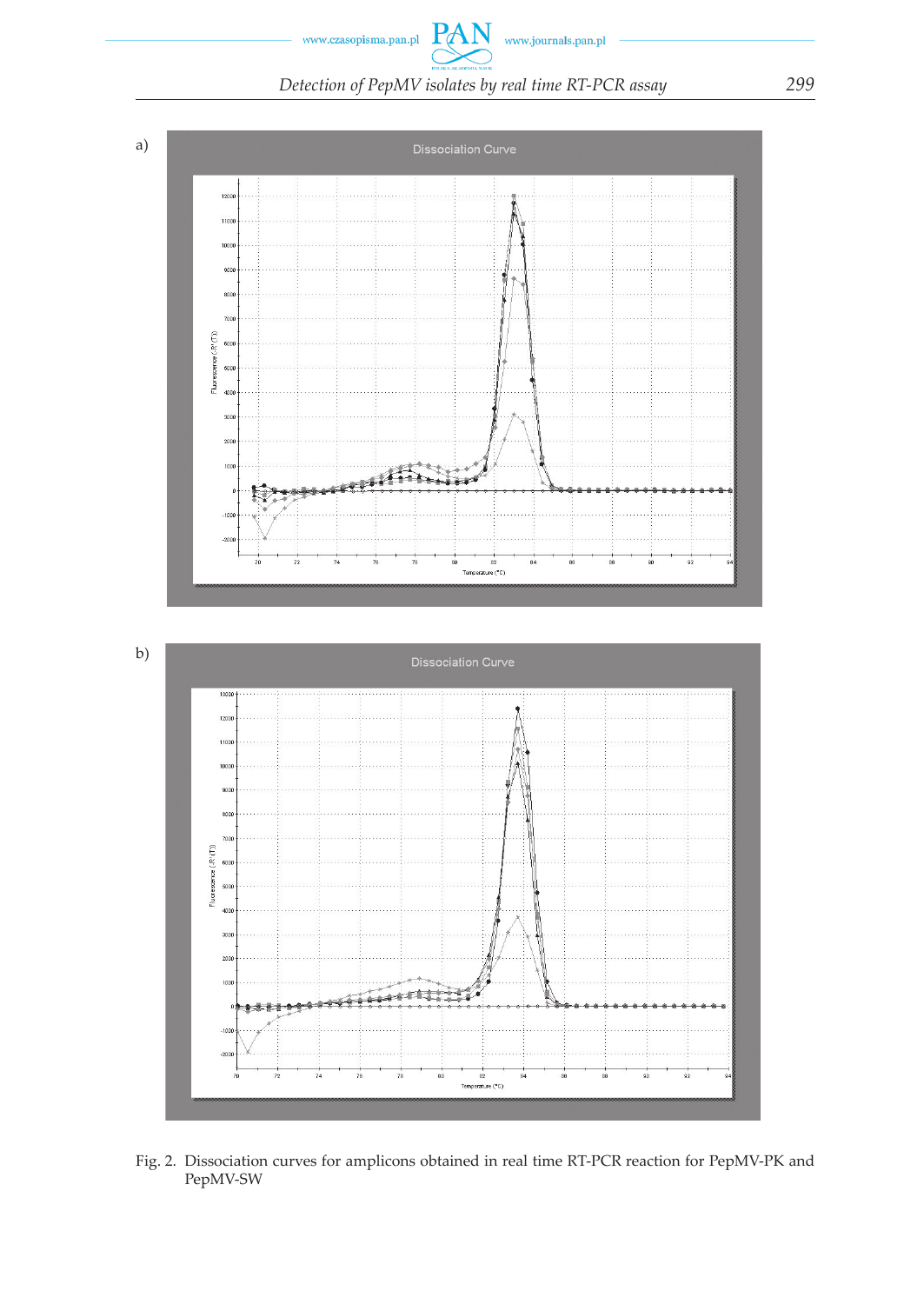



Fig. 3. Standard curves prepared with the primers F5 and R5 and 10-fold serial dilutions of PepMV- -PK and PepMV-SW total RNA

genotype in plants infected with both isolates of both genotypes was observed in Belgian greenhouses (Hanssen *et al.* 2008). The increase in genome sequences diversity found in the field populations of PepMV presents a challenge for finding a conserved sequence region for primer development. In the present study, a conserved sequence region of 166 bp in coat protein gene was selected after evaluating a multiple alignment of the full genome sequences of 13 PepMV isolates. The primers were capable of detecting EU and Ch2 types collected in Poland. The real time RT-PCR described above is highly sensitive. It is capable of detecting about 100 fg of viral RNA in infected tomato and tobacco plants. The real time RT-PCR can be used when the virus concentration in infected plants is low and the standard test ELISA failed. We cannot only detect but also differentiate both genotypes by *T*m analysis. Melting curve analysis revealed distinct melting temperature peaks – for PepMV-PK range from 82,7–83,2°C and for PepMV-SW from 83,8–84,2°C. However, quantitation with ds-DNA dyes is usually less accurate than sequence-specific probes because all dsDNA products are detected, including primer-dimers. During the optimization process the formation of non-specific amplification products was monitored using the dissociation curve analysis. A more practical application of real time RT-PCR for PepMV detection in samples is possible with immunocapture sample preparation (Ling *et al.* 2007). This assay combines the advantages from two widely used detection techniques: ELISA and PCR for plant viruses. We are also going to develop this method. The real time RT-PCR assay could serve as an excellent diagnostic and epidemiologic tool for PepMV detection in tomato and other hosts, as well as for the detection and confirmation of PepMV infection in tomato seeds.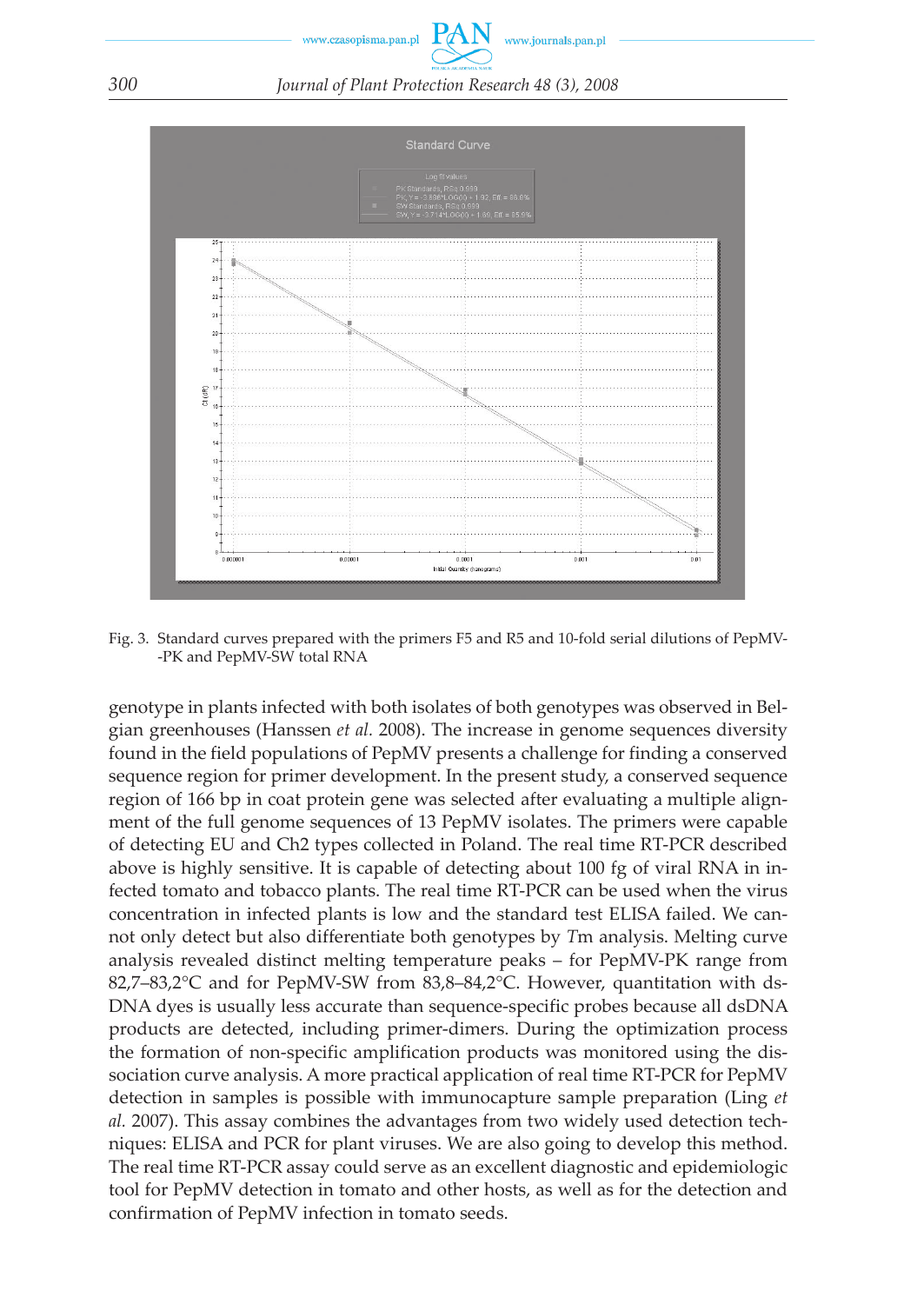### **ACKNOWLEDGEMENTS**

This research was supported by grant N N 302 312934 from the Ministry of Science and Higher Education of Poland.

### **REFERENCES**

- Hanssen I.M., Paeleman A., Wittemans L., Goen K., Lievens B., Bragard C., Vanachter A.C.R.C., Thomma B.P.H.J. 2008. Genetic characterization of Pepino mosaic virus isolates from Belgian greenhouse tomatoes reveals genetic recombination. Eur. J. Plant Pathol. 121: 131–146.
- Hasiow B., Borodynko N., Pospieszny H. 2008. Complete genomic RNA sequence of the Polish *Pepino mosaic virus* isolate belonging to the US2 strain. Virus Genes 36 (1): 209–214.
- Higuchi R., Fockler C., Dollinger G., Watson R. 1993. Kinetic PCR analysis: real-time monitoring of DNA amplification reactions. Biotechnology 11: 1026–1030.
- Ling K.S. 2007. Molecular characterization of two *Pepino mosaic virus* variants from imported tomato seed reveals high levels of sequence identity between Chilean and US isolates. Virus Genes 34 (1): 1–8.
- Ling K.S., Wechter W.P., Jordan R. 2007. Development of a one-step immunocapture real-time Taq-Man RT-PCR assay for the broad spectrum detection of Pepino mosaic virus. J. Virol. Methods 144: 65–72.
- Maroon-Lango C.J., Guaragna M.A., Jordan R.L., Hammond J., Bandla, M., Marquardt, S.K. 2005. Two unique US isolates of Pepino mosaic virus from a limited source of pooled tomato tissue are distinct from a third (European-like) US isolate. Arch. Virol. 150 (6): 1187–1201.
- Pagan I., Cordoba-Selles M.C., Martinez-Priego L., Fraile A., Malpica J.M., Jorda C., Garcia-Arenal F. 2006. Genetic Structure of the population of *Pepino mosaic virus* infecting tomato crops in Spain. Phytopathology 96: 274–279.
- Pospieszny H., Hasiów B., Borodynko N. 2007. Nowy szczep wirusa mozaiki pepino na pomidorze szklarniowym. Prog. Plant Protection/Post. Ochr. Roślin 47 (2): 271–279.
- Pospieszny H., Hasiów B., Borodynko N. 2008. Characterization of two distinct Polish isolates of *Pepino mosaic virus*. Eur. J. Plant Pathol. (in press 10.1007/s10658-008-9280-7)

## **POLISH SUMMARY**

# WYKORZYSTANIE METODY REAL TIME RT-PCR DO DETEKCJI GENETYCZNIE ZRÓŻNICOWANYCH IZOLATÓW WIRUSA MOZAIKI PEPINO (PEPINO MOSAIC VIRUS)

Wirus mozaiki pepino (*Pepino mosaic virus*) – groźny patogen pomidora charakteryzujący się dużą zmiennością genetyczną mającą wpływ na jego diagnostykę. Na świecie zidentyfikowano kilka genotypów tego wirusa: EU, LP, US1,US2 i Ch2 oraz różnego typu rekombinanty. W Polsce stwierdzono obecność dwóch typów EU i Ch2. W celu skutecznej i szybkiej identyfikacji genetycznie różnych izolatów *Pepino mosaic virus* została wykorzystana technika real time RT-PCR. Uzyskane wyniki pozwoliły na wykrycie do 100 fg wirusowego RNA (2,71x103 kopii RNA) w zainfekowanych tkankach pomidora (*S. lycopersicum*) oraz tytoniu (*N. benthamiana*). Zaletą metody, obok dużej czułości i specyficzności, jest możliwość rozróżnienia genotypów PepMV analizując krzywe dysocjacji i temperatury topnienia. Metoda może być stosowana do detekcji wirusa występującego niekiedy w bardzo niskim stężeniu (na przykład w nasionach) oraz w sytuacjach gdy klasyczne testy typu ELISA lub RT-PCR nie dają jednoznacznych wyników.